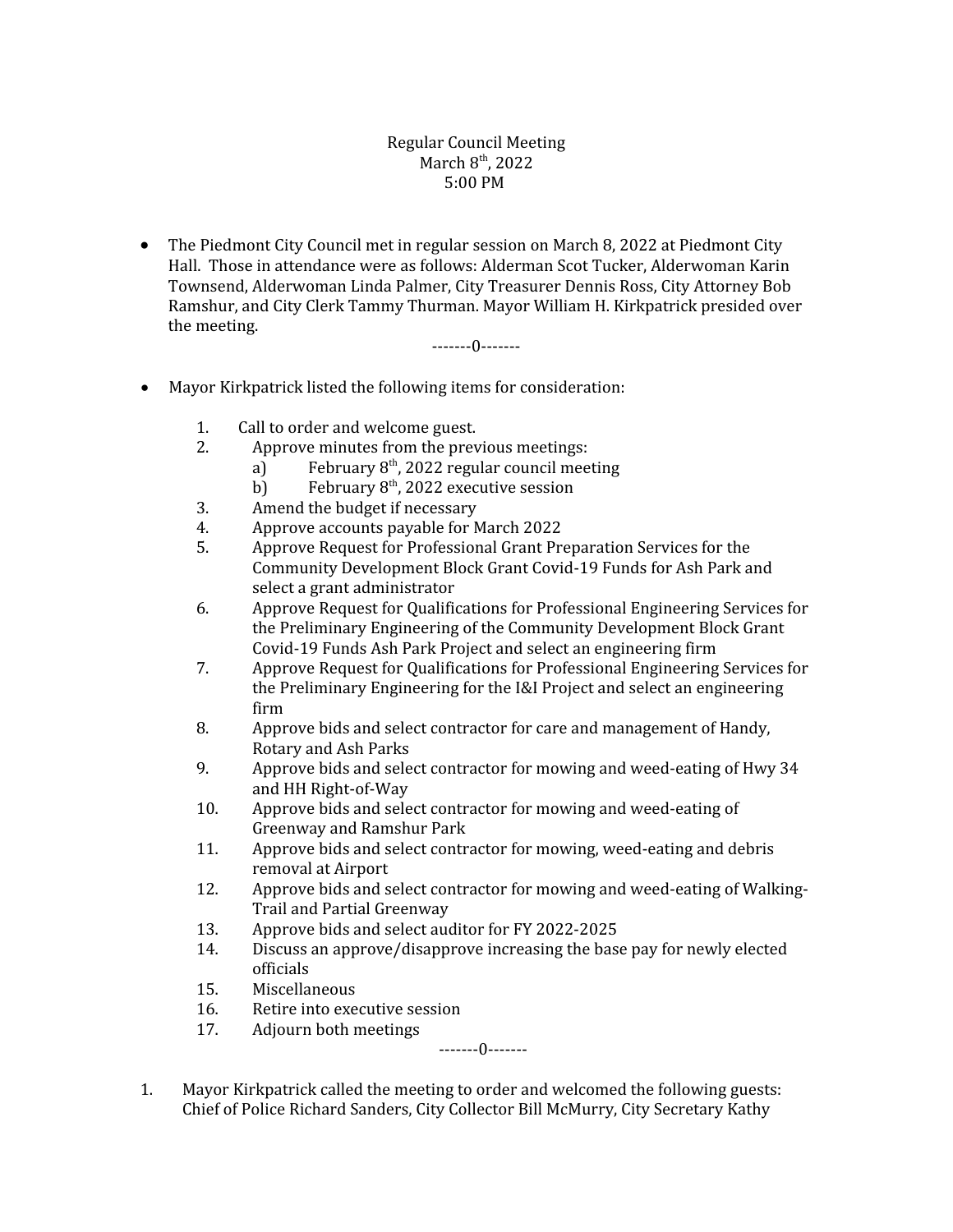Street, Piedmont Fire Chief Andrew Dickerson, Kurt DiCiro with Smith and Company, Frank Teifenbrock, Cory Thompson, and John Rich III.

-------0-------

2. Mayor Kirkpatrick called for a motion to approve the minutes of the council meetings in February of 2022.

Alderwoman Townsend made the motion to approve the following minutes: February  $8<sup>th</sup>$ , 2022 regular council meeting, and February  $8<sup>th</sup>$ , 2022 executive session. Alderwoman Palmer seconded the motion and it carried.

| Alderwoman Palmer   | Ave | Alderman Tucker | Ave    |
|---------------------|-----|-----------------|--------|
| Alderwoman Townsend | Ave | Alderman Allen  | Absent |
| --------()-------   |     |                 |        |

3. City Treasurer, Dennis Ross, stated that there was no need to amend the budget at this time.

-------0-------

4. Mayor Kirkpatrick called for a motion to approve the accounts payable for March 2022.

Alderman Tucker made the motion, second by Alderwoman Townsend to approve accounts payable for March 2022, Posting Journals 4159-4175 in the amount of \$86,551.94. The motion carried.

| Alderwoman Palmer   | Ave | Alderman Tucker | Ave    |
|---------------------|-----|-----------------|--------|
| Alderwoman Townsend | Ave | Alderman Allen  | Absent |
| --------()-------   |     |                 |        |

5. Mayor Kirkpatrick informed the council that Request for Proposals for Professional Grant Administration Services were solicited for the Community Development Block Grant (CDBG) Covid-19 funding for the Piedmont Park Improvement Project. Twentyfive grant administrators were notified with only one firm responding, the Ozark Foothills Regional Planning Commission of Poplar Bluff, Missouri. The OFRPC received an evaluation of 480 out of 480, 480 being the highest score obtainable.

Alderman Tucker made the motion, seconded by Alderwoman Palmer to select the Ozark Foothills Regional Planning Commission as the CDBG Covid-19 Piedmont Park Improvement Administrator contingent upon the approval of the funding agency. The motion carried.

| Alderwoman Palmer   | Ave              | Alderman Tucker | Ave    |
|---------------------|------------------|-----------------|--------|
| Alderwoman Townsend | Ave              | Alderman Allen  | Absent |
|                     | --------0------- |                 |        |

6. Mayor Kirkpatrick informed the council that Request for Qualifications for Professional Engineering Services were solicited for the Community Development Block Grant (CDBG) Covid-19 Funding for the Piedmont Park Improvement Project.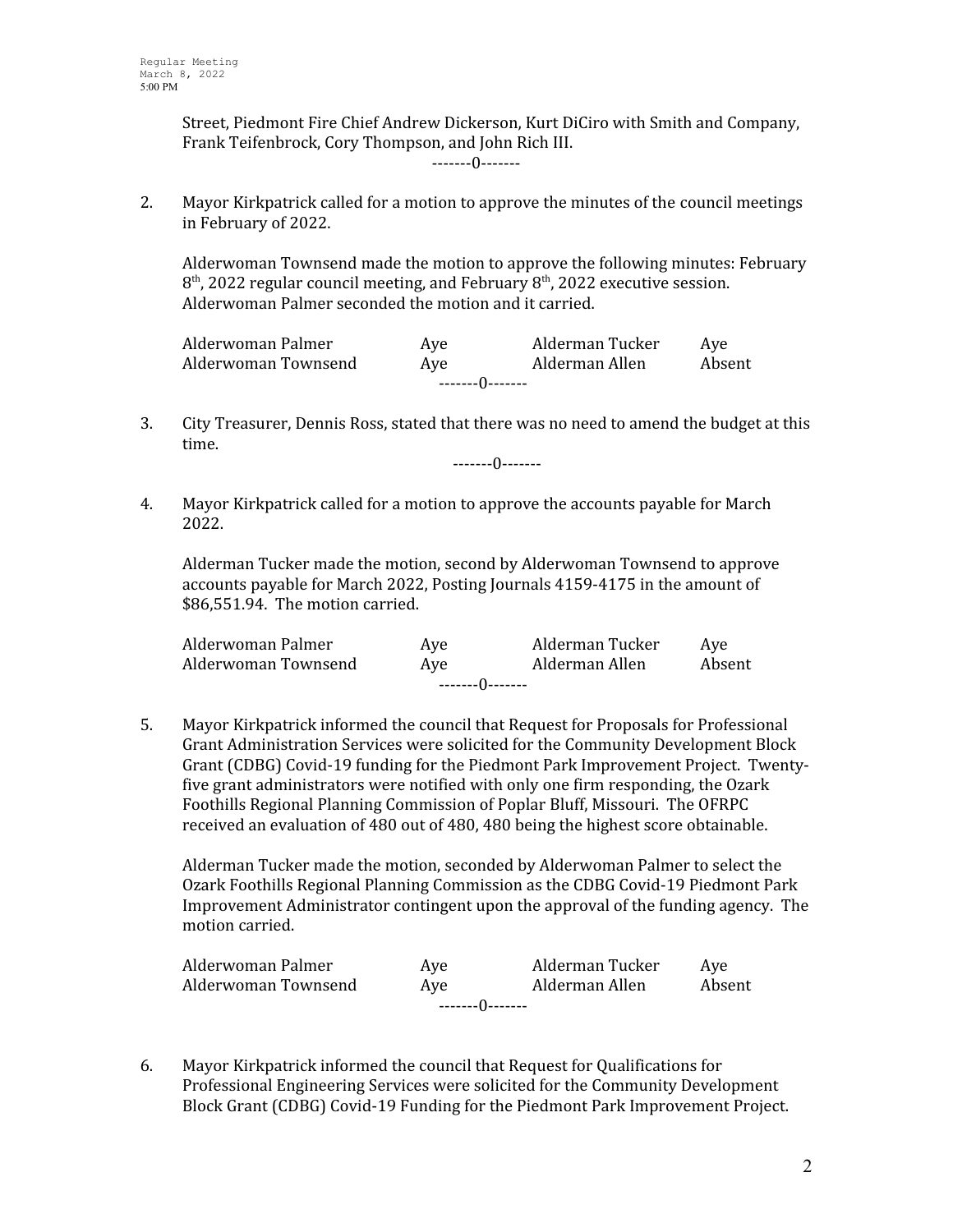Twenty-one engineering services were notified with only two firms responding: Smith and Company of Poplar Bluff, Missouri, and Civil Engineering Associates (CEA) of Jonesboro, Arkansas. Smith and Company received an evaluation of 474 out of 480, and CEA received an evaluation of 383 out of 480.

Alderwoman Townsend made the motion, seconded by Alderman Tucker to select Smith and Company as our engineering firm for the CDBG Covid-19 Piedmont Park Improvement Project contingent upon the approval of the funding agency. The motion carried.

| Alderwoman Palmer   | Ave | Alderman Tucker | Ave    |
|---------------------|-----|-----------------|--------|
| Alderwoman Townsend | Ave | Alderman Allen  | Absent |
| --------0--------   |     |                 |        |

7. Mayor Kirkpatrick informed the council that Request for Qualifications for Professional Engineering Services were solicited for the Wastewater Improvement (I&I) Project, no funding source has been selected yet. Twenty-one engineering services were notified with our firms responding: Smith and Company of Poplar Bluff, Missouri, Taylor Engineering of Farmington, Missouri, Mathis and Associates of Poplar Bluff, Missouri, and Civil Engineering Associates (CEA) of Jonesboro, Arkansas. Smith and Company received an evaluation of 480 points out of 480, Taylor Engineering received 451 points out of 480, Mathis and Associates received 404 points out of 480, and Civil Engineering Associates (CEA) received an evaluation of 382 out of 480 points.

Alderman Tucker made the motion, seconded by Alderwoman Townsend to select Smith and Company as our engineering firm for the Preliminary Engineering Report for the Wastewater Improvements Project. The motion carried.

| Alderwoman Palmer   | Ave | Alderman Tucker | Ave    |
|---------------------|-----|-----------------|--------|
| Alderwoman Townsend | Ave | Alderman Allen  | Absent |
| --------()--------  |     |                 |        |

8. Mayor Kirkpatrick presented the following bid tabulation regarding the Mowing, Weed-eating and Management of Handy, Rotary and Ash Park:

BID TABULATION FOR CARE AND MANAGEMENT OF HANDY, ROTARY, AND ASH PARKS BID OPENING: DATE: March 8, 2022 TIME: 5:00 PM LOCATION: PIEDMONT CITY HALL

|               | <b>FIRM NAME</b>    |                    |  |
|---------------|---------------------|--------------------|--|
| CONTACT       | David Barth         | <b>Rich Farms</b>  |  |
| <b>PERSON</b> |                     |                    |  |
| ADDRESS       | 47 Bittersweet Rd.  | 1718 Wayne 455,    |  |
|               | Piedmont, MO. 63957 | Piedmont, MO 63957 |  |
| <b>PHONE</b>  | 573-561-0667        | 573-223-4156       |  |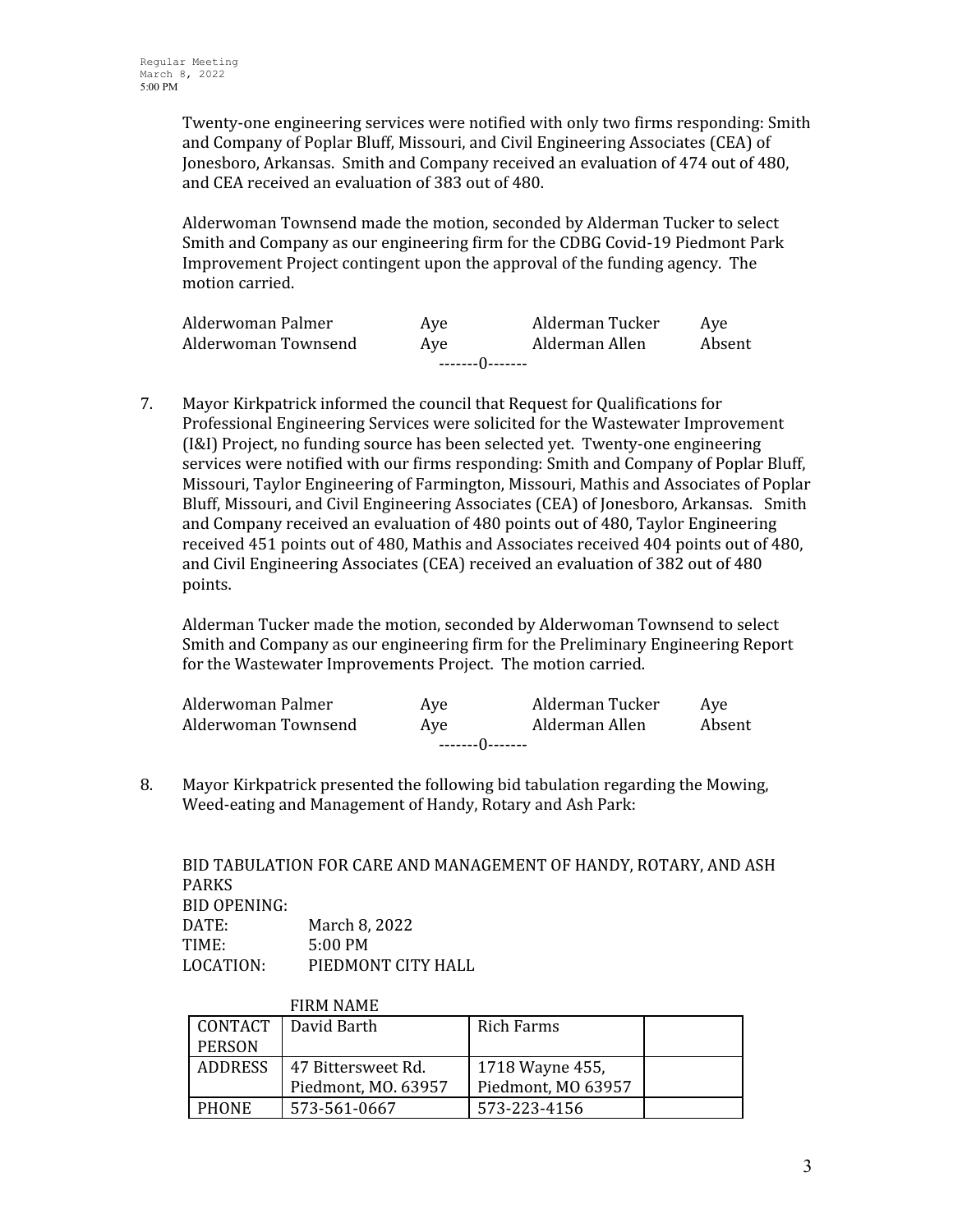| <b>NUMBER</b> |                    |                    |  |
|---------------|--------------------|--------------------|--|
| FFF.          | \$628.00 Per Month | \$675.00 Per Month |  |

Alderwoman Townsend made the motion, seconded by Alderwoman Palmer to accept the bids, and approve the contract to the lowest bidder, David Barth, for the amount of \$628.00 per month for the Mowing, Weed-eating, and Management of Handy, Rotary and Ash Parks. The motion carried.

| Ave               | Alderman Allen | Absent          |  |  |
|-------------------|----------------|-----------------|--|--|
| --------0-------- |                |                 |  |  |
|                   | Ave            | Alderman Tucker |  |  |

9. Mayor Kirkpatrick presented the following bid tabulation regarding the Mowing of HWY 34 and HH Right-Of-Way:

|              | BID TABULATION FOR MOWING OF HWY 34 AND HH RIGHT-OF-WAY |
|--------------|---------------------------------------------------------|
| BID OPENING: |                                                         |
| DATE:        | March 8, 2022                                           |
| TIME:        | $5:00 \text{ PM}$                                       |
| LOCATION:    | PIEDMONT CITY HALL                                      |

|                | <b>FIRM NAME</b>    |  |
|----------------|---------------------|--|
| <b>CONTACT</b> | David Barth         |  |
| <b>PERSON</b>  |                     |  |
| <b>ADDRESS</b> | 47 Bittersweet Rd.  |  |
|                | Piedmont, MO. 63957 |  |
| <b>PHONE</b>   | 573-561-0667        |  |
| FFF:           | \$490 per month     |  |
|                |                     |  |

Alderwoman Townsend made the motion, seconded by Alderman Tucker to accept the bid, and approve the contract to the lowest bidder, David Barth, for the amount of \$490.00 per month for the Mowing, Weed-eating of Hwy 34 and HH Right-of-Way. The motion carried.

| --------()--------  |     |                 |        |
|---------------------|-----|-----------------|--------|
| Alderwoman Townsend | Ave | Alderman Allen  | Absent |
| Alderwoman Palmer   | Ave | Alderman Tucker | Ave    |

10. Mayor Kirkpatrick presented the following bid tabulation regarding the Mowing and Weed-eating of Greenway and Ramshur Park:

BID TABULATION FOR MOWING AND WEED-EATING OF GREENWAY AND RAMSHUR PARK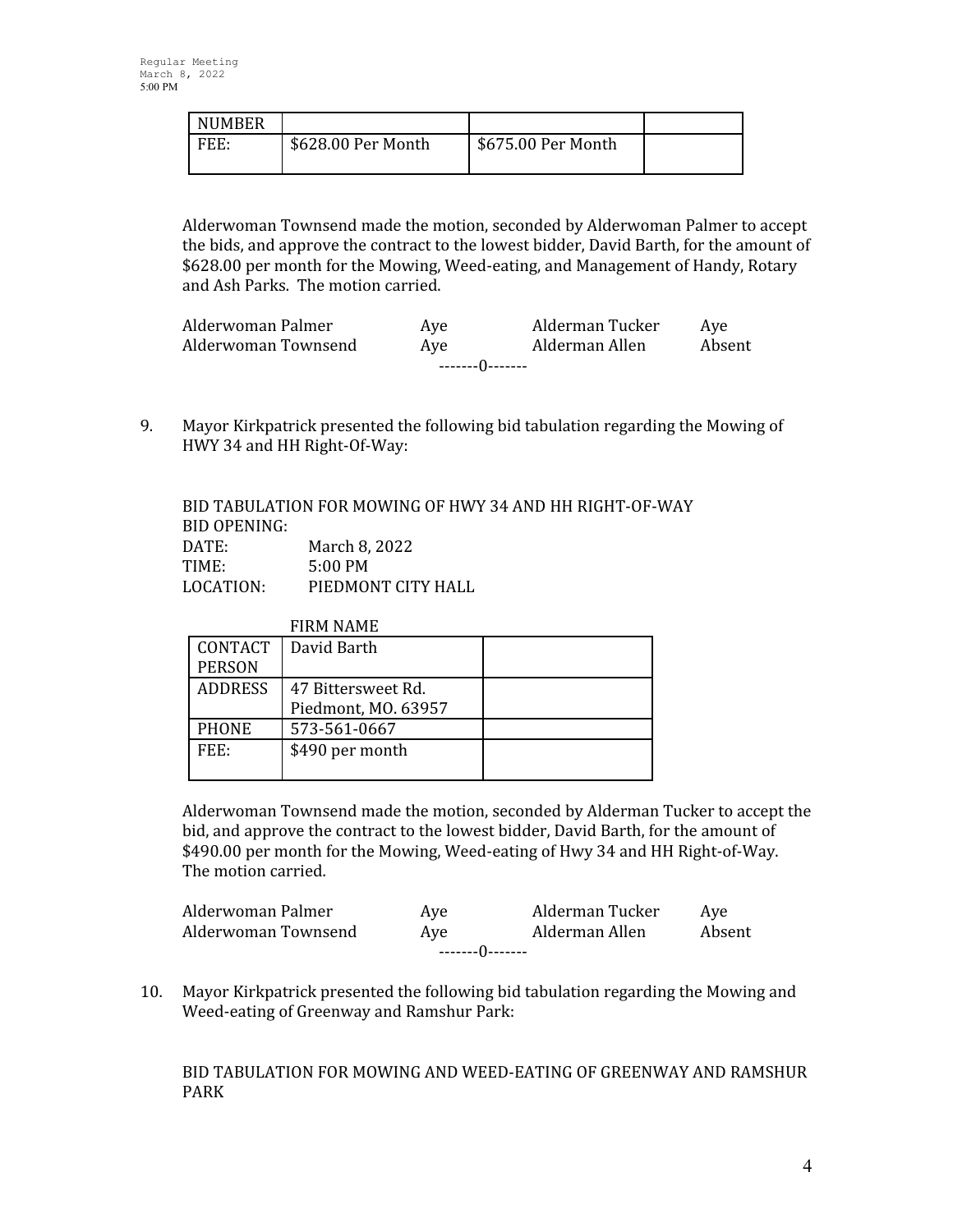| BID OPENING: |                    |
|--------------|--------------------|
| DATE:        | March 8, 2022      |
| TIME:        | $5:00 \text{ PM}$  |
| LOCATION:    | PIEDMONT CITY HALL |

| <b>FIRM NAME</b> |  |
|------------------|--|
|                  |  |

| CONTACT        | Cory Thompson      | David Barth        | <b>Rich Farms</b> |
|----------------|--------------------|--------------------|-------------------|
| <b>PERSON</b>  |                    |                    |                   |
| <b>ADDRESS</b> | 611 Sparks Street  | 47 Bittersweet Rd. | 1718 Wayne 455,   |
|                | Piedmont           | Piedmont           | Piedmont          |
| <b>PHONE</b>   | 573-223-4951       | 573-561-0667       | 573-223-4156      |
| FEE:           | $$2,500$ per month | \$2,000 Per Month  | \$2,200 Per Month |
|                |                    |                    |                   |

Alderman Tucker made the motion, seconded by Alderwoman Palmer to accept the bids, and approve the contract to the lowest bidder, David Barth, for the amount of \$2,000.00 per month for the Mowing and Weed-eating of Greenway and Ramshur Park. The motion carried.

| Alderwoman Palmer   | Ave | Alderman Tucker | Ave    |  |
|---------------------|-----|-----------------|--------|--|
| Alderwoman Townsend | Ave | Alderman Allen  | Absent |  |
| --------()-------   |     |                 |        |  |

11. Mayor Kirkpatrick presented the following bid tabulation regarding the Mowing, Weed-eating, and Debris Removal at Airport :

BID TABULATION FOR MOWING AND WEED-EATING, AND DEBRIS REMOVAL AT AIRPORT BID OPENING: DATE: March 8, 2022 TIME: 5:00 PM LOCATION: PIEDMONT CITY HALL

|                | <b>FINITINAITE</b> |                    |                    |
|----------------|--------------------|--------------------|--------------------|
| CONTACT        | Cory Thompson      | David Barth        | <b>Rich Farms</b>  |
| <b>PERSON</b>  |                    |                    |                    |
| <b>ADDRESS</b> | 611 Sparks Street  | 47 Bittersweet Rd. | 1718 Wayne 455,    |
|                | Piedmont, MO.      | Piedmont           | Piedmont           |
| <b>PHONE</b>   | 573-776-8581       | 573-561-0667       | 573-223-4156       |
| FEE:           | \$600.00 per month | \$700.00 Per Month | \$600.00 Per Month |
|                |                    |                    |                    |

FIRM NAME

Alderman Tucker made the motion, seconded by Alderwoman Townsend to accept the bids, and approve the contract to the lowest bidder, Cory Thompson, for the amount of \$600.00 per month for the Mowing and Weed-eating and Debris Removal at Airport. The motion carried.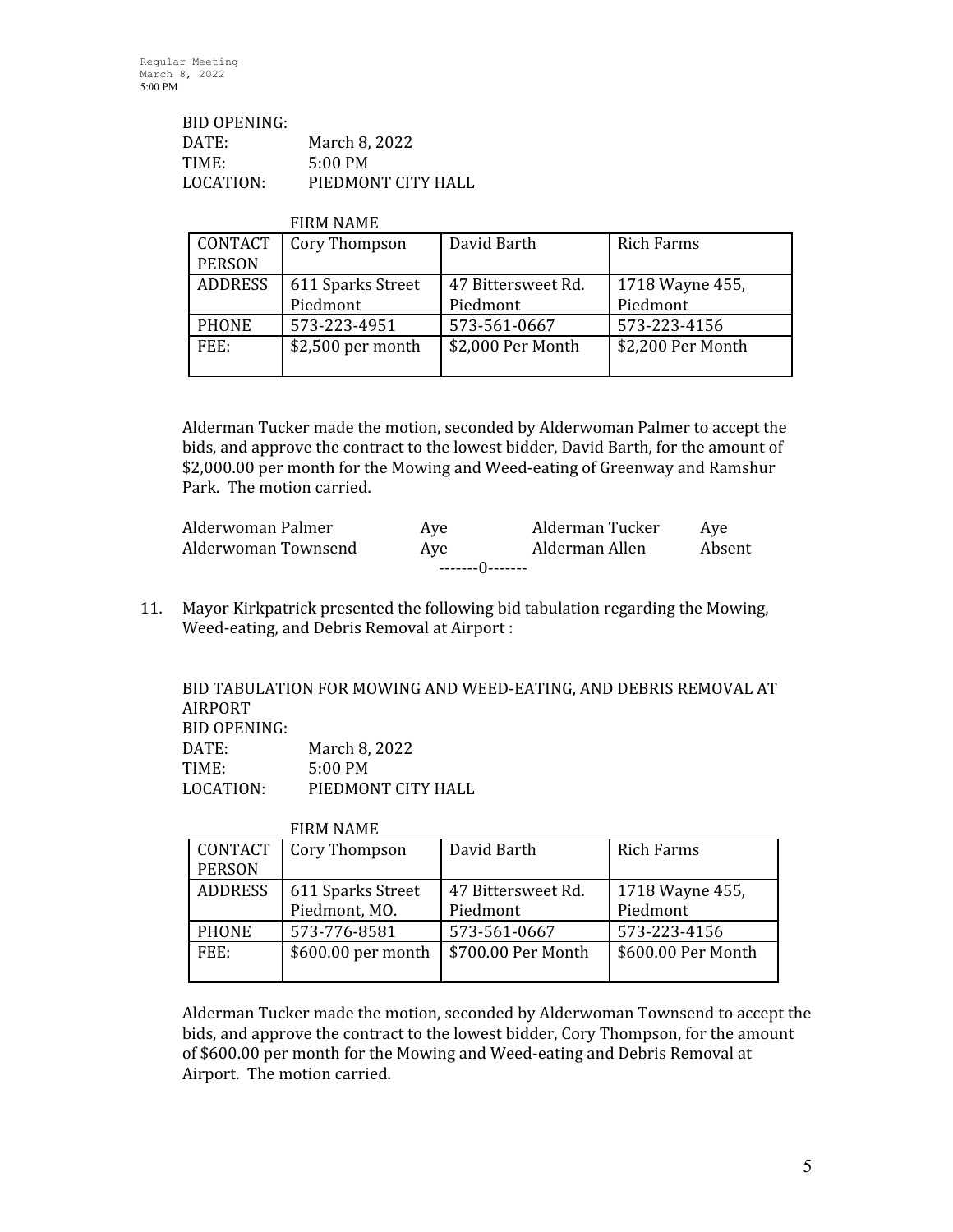| Alderwoman Palmer   | Ave | Alderman Tucker | Ave    |  |
|---------------------|-----|-----------------|--------|--|
| Alderwoman Townsend | Ave | Alderman Allen  | Absent |  |
| --------()-------   |     |                 |        |  |

12. Mayor Kirkpatrick presented the following bid tabulation regarding the Mowing and Weed-eating of Walking Trail and partial Greenway:

BID TABULATION FOR MOWING AND WEED-EATING OF WALKING TRAIL AND PARTIAL GREENWAY BID OPENING: DATE: March 8, 2022 TIME: 5:00 PM LOCATION: PIEDMONT CITY HALL

|  | <b>FIRM NAME</b> |  |
|--|------------------|--|
|--|------------------|--|

| CONTACT        | Cory Thompson      | David Barth        | Rich Farms         |
|----------------|--------------------|--------------------|--------------------|
| <b>PERSON</b>  |                    |                    |                    |
| <b>ADDRESS</b> | 611 Sparks Street  | 47 Bittersweet Rd. | 1718 Wayne 455,    |
|                | Piedmont           | Piedmont           | Piedmont           |
| <b>PHONE</b>   | 573-223-4951       | 573-561-0667       | 573-223-4156       |
| FEE:           | \$600.00 per month | \$294.00 Per Month | \$400.00 Per Month |
|                |                    |                    |                    |

Alderwoman Townsend made the motion, seconded by Alderwoman Palmer to accept the bids, and approve the contract to the lowest bidder, David Barth, for the amount of \$294.00 per month for the Mowing and Weed-eating of Walking Trail and partial Greenway. The motion carried.

| Alderwoman Palmer   | Ave | Alderman Tucker | Ave    |  |
|---------------------|-----|-----------------|--------|--|
| Alderwoman Townsend | Ave | Alderman Allen  | Absent |  |
| --------0-------    |     |                 |        |  |

13. Mayor Kirkpatrick presented the following bid tabulation for Auditor Services

BID TABULATION FOR Auditor Services BID OPENING: DATE: March 8, 2022 TIME: 5:00 PM LOCATION: PIEDMONT CITY HALL

|                    | <b>FIRM NAME</b>            |                          |
|--------------------|-----------------------------|--------------------------|
| CONTACT            | Stanley, Dirnberger, Hopper |                          |
| <b>PERSON</b>      | and Associates, LLC         |                          |
| ADDRESS            | 1441 N. Mount Auburn Rd     |                          |
|                    | Cape Girardeau, MO. 63701   |                          |
| <b>PHONE</b>       | 573-334-2588                |                          |
| <b>FEE FY 2022</b> | \$10,500 Audit Fee          | \$1,500 Single Audit Fee |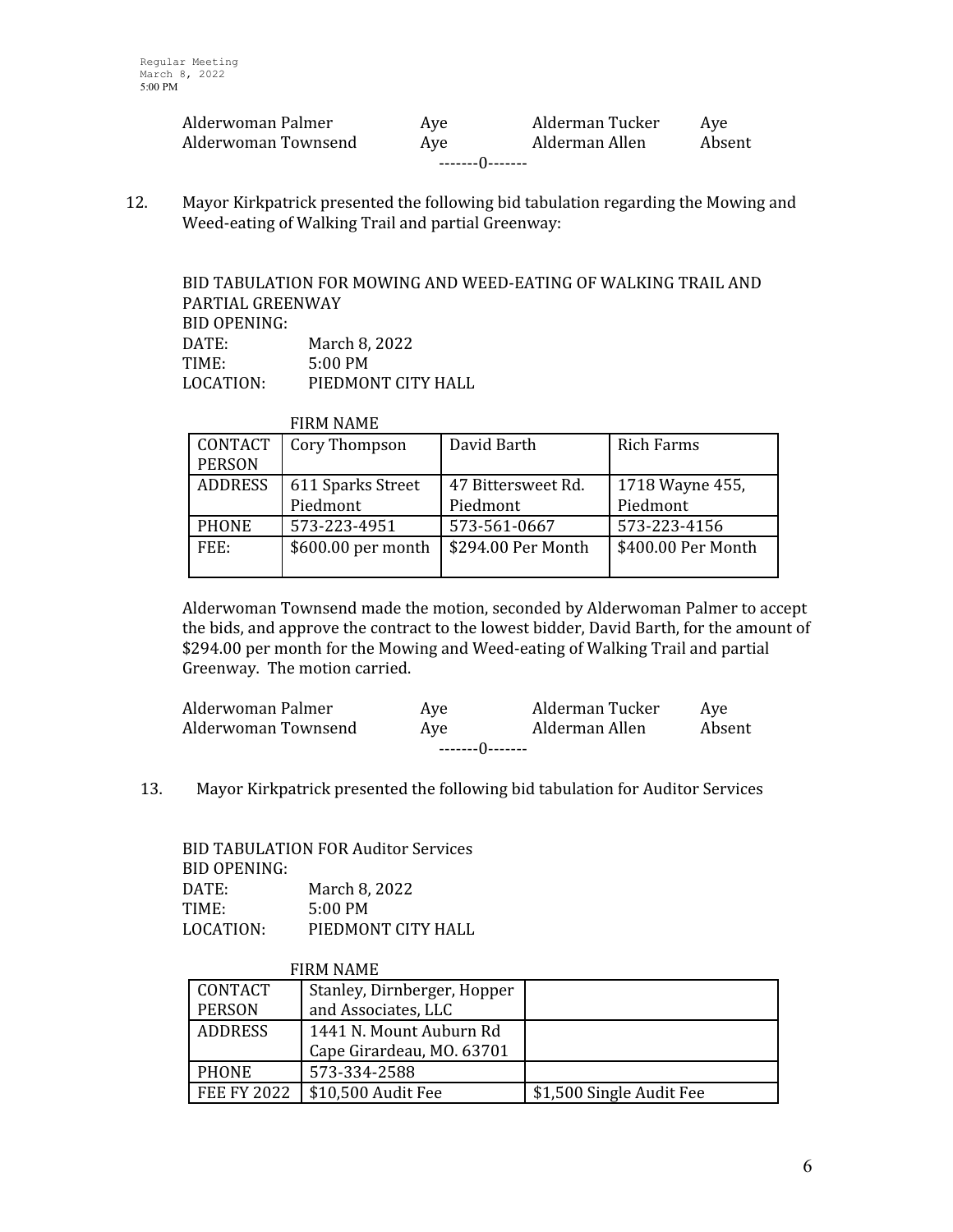| FEE FY 2023   \$10,500 Audit Fee | \$1,500 Single Audit Fee |
|----------------------------------|--------------------------|
| FEE FY 2024   \$10,500 Audit Fee | \$1,500 Single Audit Fee |

Alderwoman Townsend made the motion, seconded by Alderwoman Palmer to accept the only bid, and approve the contract to the bidder, Stanley, Dirnberger, Hopper and Associates, LLC, for the amount of \$10,500 per year for the next three years with the addition of a single audit cost of \$1,500 if necessary. The motion carried.

| Alderwoman Palmer   | Ave | Alderman Tucker | Ave    |  |
|---------------------|-----|-----------------|--------|--|
| Alderwoman Townsend | Ave | Alderman Allen  | Absent |  |
| --------0--------   |     |                 |        |  |

14. The Piedmont City Council agreed not to increase the base pay of any elected official this year, but the CPI of 7.5% will be granted according to Chapter 115, Section 115.060 Sub-Section B of the Piedmont City Code.

-------0-------

- 15. Mayor Kirkpatrick asked if there was anything else before the council:
	- City Clerk, Tammy Thurman, requested that the council consider increasing the rate of travel reimbursement to match what the State of Missouri pays .

Alderwoman Townsend made the motion to increase the current mileage reimbursement rate from .45 cents to .49 to match the State of Missouri travel reimbursement and to continue to match future rate changes. Alderwoman Palmer seconded the motion and it carried.

| Alderman Allen    | Absent            | Alderman Tucker     | Aye |
|-------------------|-------------------|---------------------|-----|
| Alderwoman Palmer | Ave               | Alderwoman Townsend | Ave |
|                   | --------()------- |                     |     |

 Alderman Tucker made the motion, seconded by Alderwoman Palmer to allow the Piedmont Area Chamber of Commerce to use the Greenway along Rotary Park for their  $4<sup>th</sup>$  of July fireworks display (same location as the past few years). The motion carried.

|                         | --------()------- |                 |        |  |
|-------------------------|-------------------|-----------------|--------|--|
| Alderwoman Palmer       | Ave               | Alderman Allen  | Absent |  |
| Alderwoman Townsend Aye |                   | Alderman Tucker | Ave    |  |

 Alderwoman Palmer made the motion, seconded by Alderwoman Townsend to purchase a zero-turn mower from Tractor Supply in the amount of \$6,599. The motion carried.

| <b>Alderman Tutterrow</b> | Ave | Alderman Tucker | Ave    |
|---------------------------|-----|-----------------|--------|
| Alderwoman Townsend Aye   |     | Alderman Allen  | Absent |
| --------()-------         |     |                 |        |

 Alderman Tucker made the motion, seconded by Alderwoman Palmer to purchase a two sided 1 ft tall x 6ft wide LED P-9 sign by True Tech Signs with a